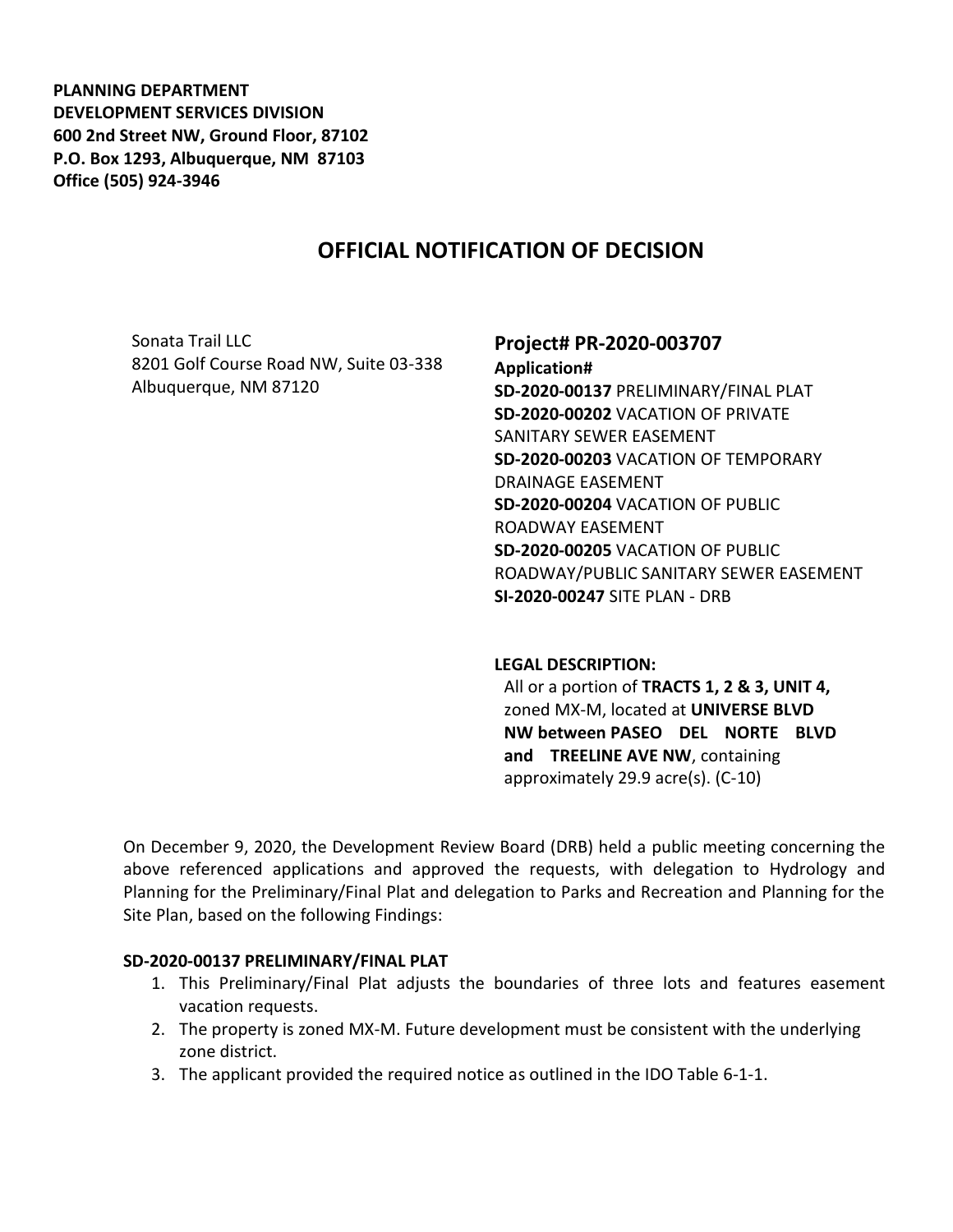Official Notice of Decision Project # PR-2020-003707 Applications# SD-2020-00137, SD-2020-00202, SD-2020-00203, SD-2020-00204, SD-2020-00205, SI-2020-00247 Page 2 of 5

#### **Conditions:**

- 1. Final sign-off is delegated to Hydrology for the engineer stamp date of October 14, 2020 and the Hydro-Trans. # C10D001A be indicated on the Plat.
- 2. Final sign-off is delegated to Planning for the AGIS DXF file.
- 3. The applicant will obtain final sign off from Hydrology and Planning by March 9, 2021 or the case may be scheduled for the next DRB hearing and could be denied per the DRB Rules of Procedure.

# **SD-2020-00202 VACATION OF PRIVATE SANITARY SEWER EASEMENT**

- 1. The applicant proposes to vacate a 32-foot private sanitary sewer easement that was recorded on November 8, 2011.
- 2. The applicant justified the vacation request for the easement pursuant to 14-16-6-6- (K)(3)(a). The vacated easement is resolving the elimination of easements filed 9 to 15 years ago that will no longer be necessary as a result of the interior lot line adjustments.

#### **SD-2020-00203 VACATION OF TEMPORARY DRAINAGE EASEMENT**

- 1. The applicant proposes to vacate the Pond "J" temporary drainage easement that was recorded on August 31, 2005.
- 2. The applicant justified the vacation request for the easement pursuant to 14-16-6-6- (K)(3)(a). The vacated easement is resolving the elimination of easements filed 9 to 15 years ago that will no longer be necessary as a result of the interior lot line adjustments.

# **SD-2020-00204 VACATION OF PUBLIC ROADWAY EASEMENT**

- 1. The applicant proposes to vacate a 50-foot public roadway easement that was recorded in 2007.
- 2. The applicant justified the vacation request for the easement pursuant to 14-16-6-6- (K)(3)(a). The vacated easement is resolving the elimination of easements filed 9 to 15 years ago that will no longer be necessary as a result of the interior lot line adjustments.

# **SD-2020-00205 VACATION OF PUBLIC ROADWAY/PUBLIC SANITARY SEWER EASEMENT**

- 1. The applicant proposes to vacate a 50-foot public roadway easement granted to the City of Albuquerque and a 50-foot public sanitary sewer and waterline easement granted to New Mexico Utilities, Inc. that was recorded in 2007.
- 2. The applicant justified the vacation request for the easement pursuant to 14-16-6-6- (K)(3)(a). The vacated easement is resolving the elimination of easements filed 9 to 15 years ago that will no longer be necessary as a result of the interior lot line adjustments.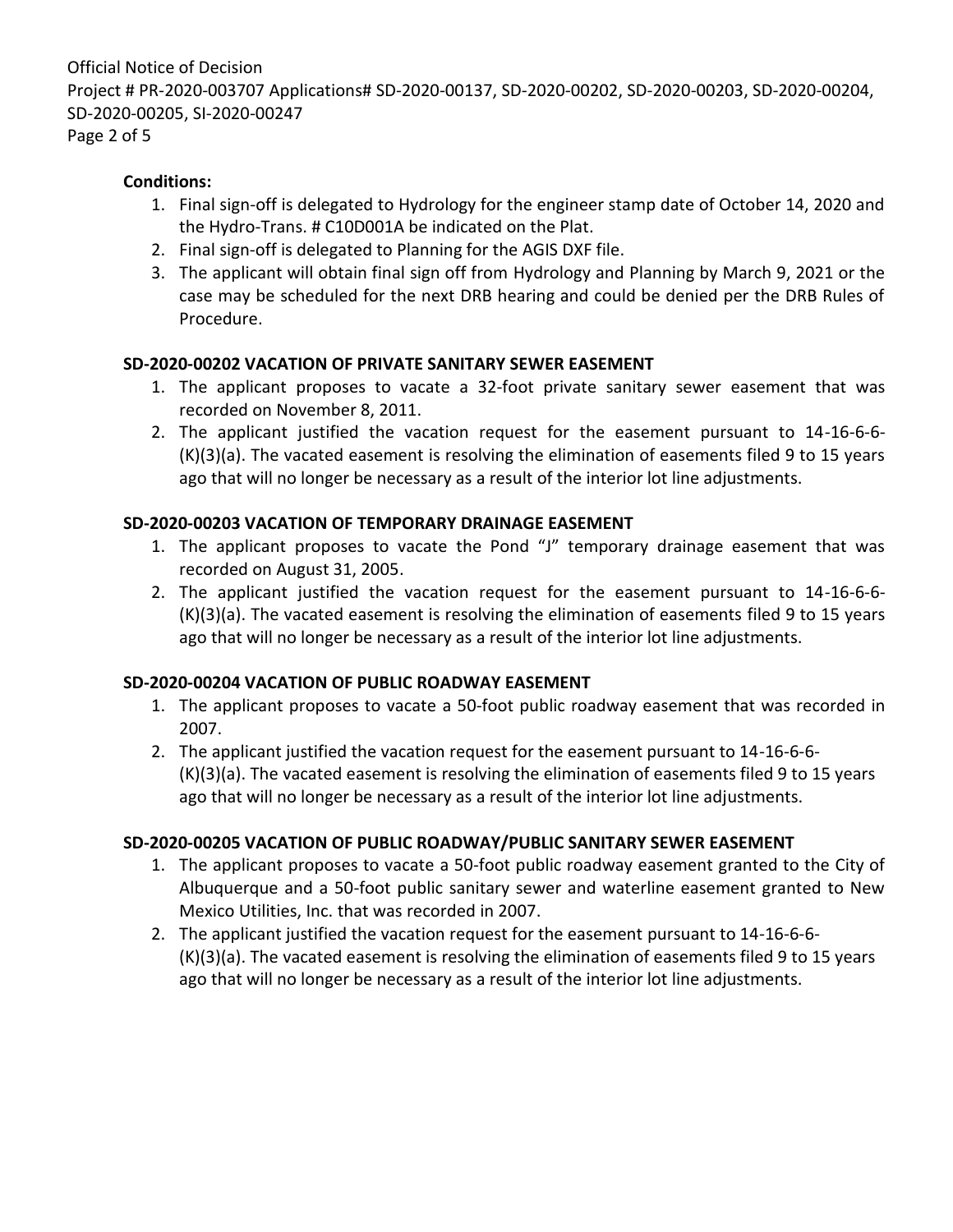Official Notice of Decision Project # PR-2020-003707 Applications# SD-2020-00137, SD-2020-00202, SD-2020-00203, SD-2020-00204, SD-2020-00205, SI-2020-00247 Page 3 of 5

#### **SI-2020-00247 SITE PLAN - DRB**

- 1. This is a request to construct 248 multi-family residential dwelling units on 29.9 acres.
	- 1. Pursuant to  $6-6(G)(3)$  Review and Decision Criteria An application for a Site Plan DRB shall be approved if it meets all of the following criteria:
		- a. 6-6(G)(3)(a) *The Site Plan complies with all applicable provisions of this IDO, the DPM, other adopted City regulations, and any conditions specifically applied to development of the property in a prior permit or approval affecting the property.*

The parking, landscaping, open space, and building heights meet the IDO and site plan requirements: 115 visitor parking spaces and 482 garage parking spaces (597 total parking spaces) are provided where a total of 248 parking spaces are required; 159,509 square feet of landscaping is proposed where 77,509 square feet is required; 159,509 square feet of open space is proposed where 63,900 square feet is required; and the maximum proposed building height of 28.5 feet meets the 65-foot permitted maximum building height.

*b.* 6-6(G)(3)(b) *The City's existing infrastructure and public improvements, including but not limited to its street, trail, drainage, and sidewalk systems, have adequate capacity to serve the proposed development, and any burdens on those systems have been mitigated to the extent practicable.* 

The site has access to a full range of urban services including utilities, roads and emergency services. A traffic impact study was submitted, with recommendations utilized in the finalization of the Infrastructure List.

*c.* 6-6(G)(3)(c) *The Site Plan mitigates any significant adverse impacts on the surrounding area to the maximum extent practicable.* 

The applicant will provide screening around the periphery of the proposed development.

- 2. This site includes an Infrastructure List (IL). A revision to the IL was made at the December 9, 2020 DRB Meeting adding pond stabilization regarding the Temporary Public Retention Pond A to the IL.
- 3. A note shall be placed on the approved Grading and Drainage Plan regarding stabilization of the Temporary Public Retention Pond A.
- 4. The applicant provided the required notice as outlined in the IDO Table 6-1-1.
- 5. The proposed use is allowed within the MX-M zone district.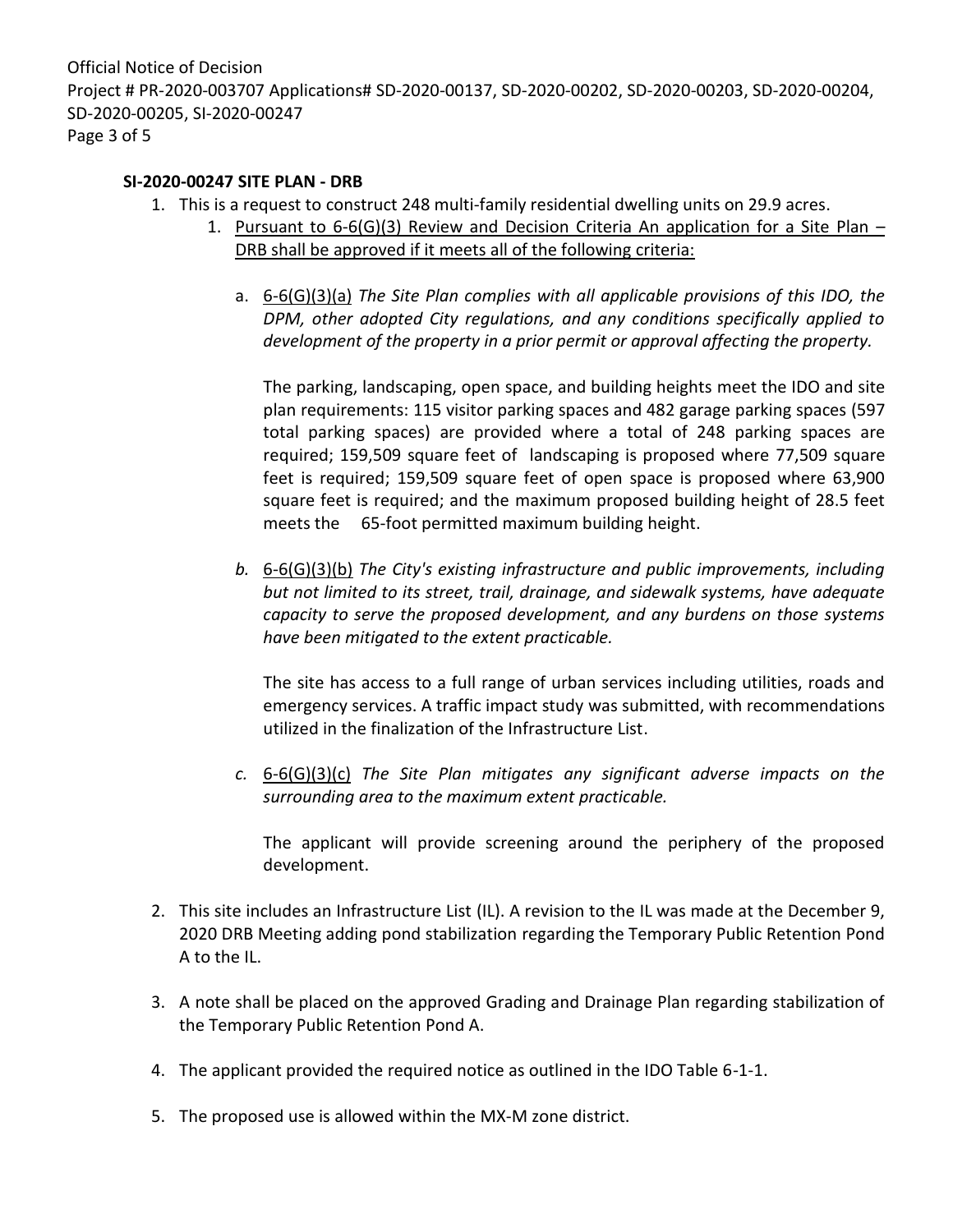#### **Conditions:**

- 1. This Site Plan is valid 5 years from DRB approval (12/9/2020). An extension may be requested prior to the expiration date.
- 2. Final sign-off is delegated to Parks and Recreation for the addition of the landscape plan north of Oakridge with regard to street trees and re-seeding with typical native seed mix as discussed.
- 3. Final sign-off is delegated to Planning for the recorded Infrastructure Improvements Agreement (IIA), and for the revision to the Infrastructure List adding pond stabilization regarding the Temporary Public Retention Pond A.
- 4. The applicant will obtain final sign-off from Parks and Recreation and Planning by March 9, 2021 or the case may be scheduled for the next DRB hearing and could be denied per the DRB Rules of Procedure.

APPEAL: If you wish to appeal this decision, you must do so within 15 days of the DRB's decision or by **DECEMBER 24, 2020.** The date of the DRB's decision is not included in the 15-day period for filing an appeal, and if the 15<sup>th</sup> day falls on a Saturday, Sunday or Holiday, the next working day is considered as the deadline for filing the appeal.

For more information regarding the appeal process, please refer to Section 14-16-6-4(U) of the Integrated Development Ordinance (IDO). Appeals should be submitted via email to [PLNDRS@CABQ.GOV](mailto:PLNDRS@CABQ.GOV) (if files are less than 9MB in size). Files larger than 9MB can be sent to **[PLNDRS@CABQ.GOV](mailto:PLNDRS@CABQ.GOV)** using [https://wetransfer.com.](https://wetransfer.com/) A Non-Refundable filing fee will be calculated and you will receive instructions about paying the fee online.

You will receive notification if any person files an appeal. If there is no appeal, you can receive Building Permits at any time after the appeal deadline quoted above, provided all conditions imposed at the time of approval have been met. Applicants submitting for building permit prior to the completion of the appeal period do so at their own risk. Successful applicants are reminded that there may be other City regulations of the IDO that must be complied with, even after approval of the referenced application(s).